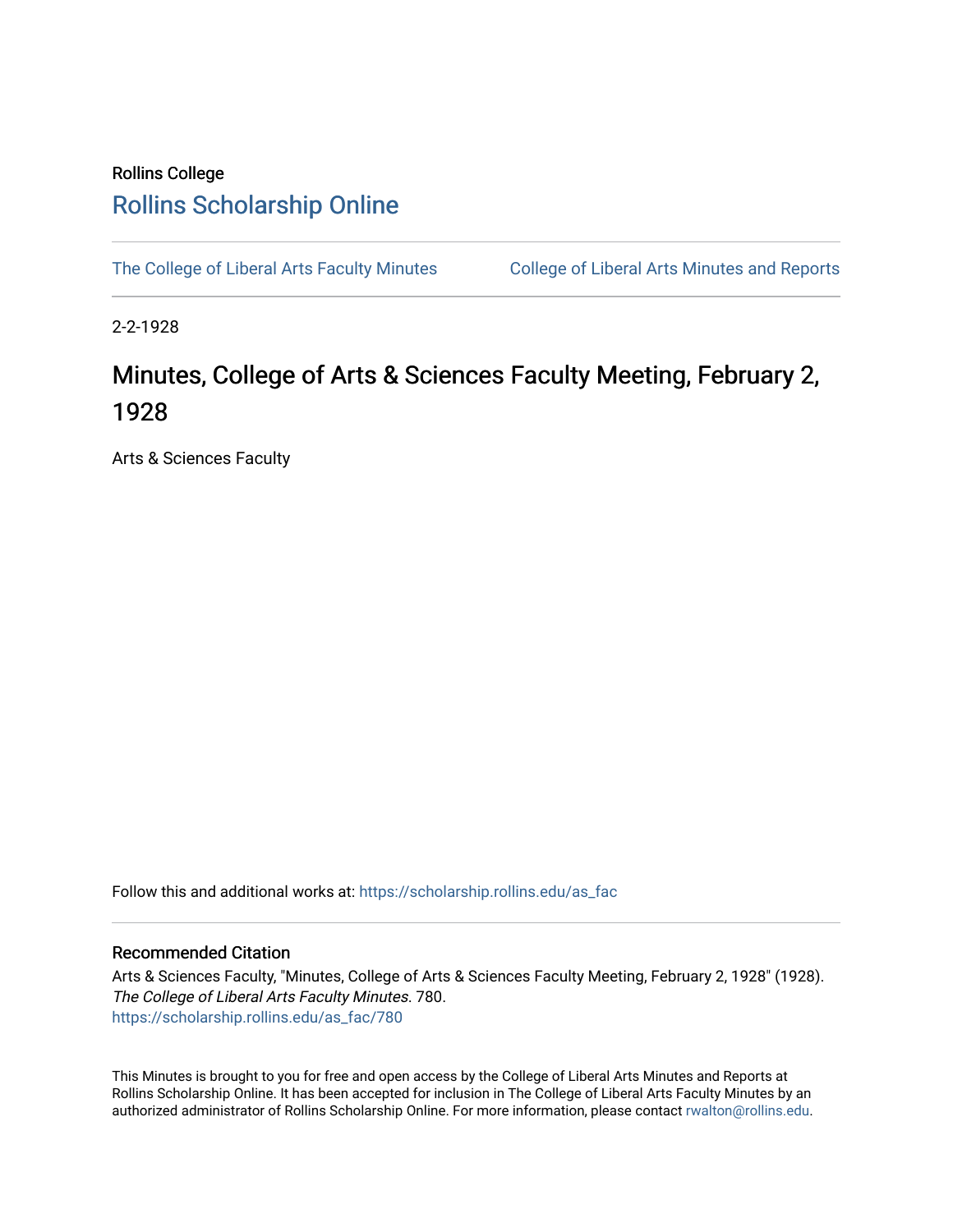The Faculty met in President Holt's office on February 2nd, 1928, at 3.30 P.M.

It was deoided to send invitations for Founder's Week to various Southern Colleges and to Cuba.

It was also deoided that classes would meet on Monday, February 20th from 8:00 to 9:30 A.M. then march to Hall for Convocation. Instead of students being allowed to go home for this time, it was stressed that the parents oome here.

It was suggested that the students be charged the sum of \$2.00 for lecture tickets, which would have tendency to better the attendance at leotures.

It was moved, seconded and oarried that Mrs. Harris meet with two members from eaoh sorority, and the Faoulty advisors of each, and report of same be made to the Faculty.

There then followed a discussion as to whether the first two years of Latin taken in college should count for a college credit. Referred to Bulletin Committee.

It was then moved by Prof. Georgia, and seoonded by Prof. Carlson that an Eduoational Policy Committee of seven members be ohosen. Their duty to be to study and recommend changes in courses, and report to the Faoulty who would then aot on the report.

It was moved by Dr. Bailey, seconded by Prof. Weinberg, that the curriculum Committee be included in the Educational Policy Committee. This vote was carried.